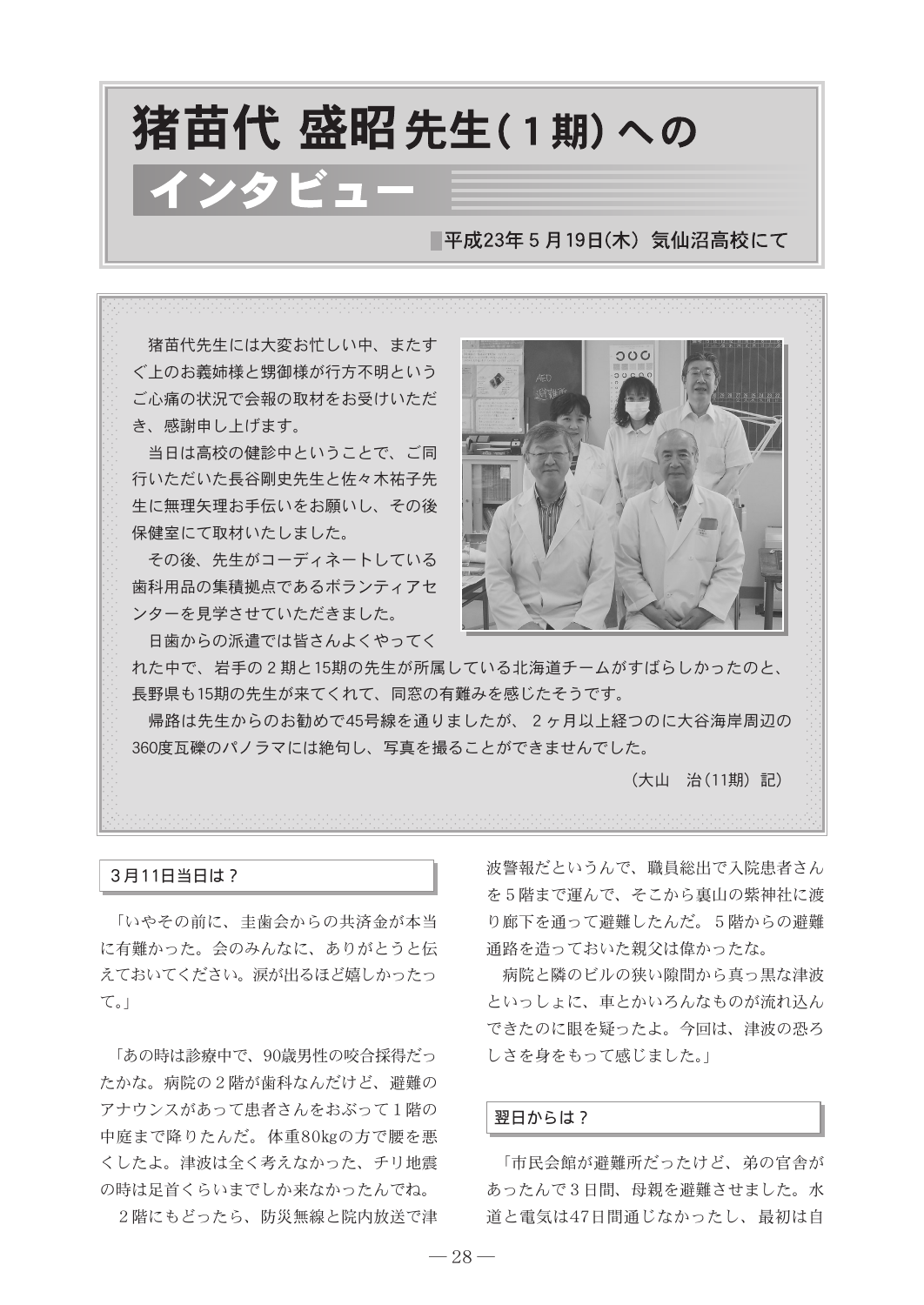衛隊から1日におにぎり1個だった。

それより、鹿折の老健施設が大変で3日間つ きっきりだった。100人中57人亡くなって、職 員は全員無事だったが、避難所で寒さに震える 入所者のために毛布を買いにいったら1枚1万 円!でも、しょうがないから17枚買ってきま したよ。

いずれこのひどい店のことはどこかで公表す るから。車はたまたま息子が使っていて助かっ たんだけど、他の兄弟の車は全部流されて、俺 が長靴とかドリンク1箱1万円とかを内陸部に 買いに行ってました。」

# ご自宅は?

「3日間、自宅のことは全く頭になかった。 3日目に会った女房は高台から火事の地獄絵図 を見てたそうだ、悪かった。4日目に孫に会い たいというので、仙台の長町まで連れて行った よ。すぐに戻るため、俺は会わなかったけど。

自宅を流されなかったのが一番だ、家を流さ れた人は可哀そうだ。料理は、父親の残した信 楽焼のでかい火鉢と石油ストーブでやってた。

#### 外部との通信は?

「避難者センターの10円電話で遠藤憲正君に 連絡したのが最初かな。D酔会っていうのがあ るんだが、2期の山中君が色々なものを送って くれて有難かった。普段は年賀状のやり取りだ けだったが、学生時代に仲良しだったので余計 感激した。

早坂君には18日に一関に出たとき、たまた ま手帖見て電話したんだな。今は女房から携帯 持たされてるんだ。」

### ボランティアセンターは?

「4月21日からコーディネーターやってるが、 それまでは歯科のことは全然考えてなかった。 すぐ上の外科の兄の奥さんと息子が行方不明で、 ずっと探して、1週間後からは遺体安置所めぐ りだったよ。義姉さんの着ていた服が思い出せ





ないんだよ、なぜか。会議に一緒にいて見てい たはずなんだが。

日歯からの派遣チームは各県から来たよ。中 には、来てやったみたいなのがいて、おかしい と思ったよ。サホライドとか義歯安定剤なんか が意外に必要だった。

でも地元がオープンし始めてからは、どこで 止めるか、かつ後処置を地元歯科医師会がしっ かりやれるようにすることが大切だと思うよ。」